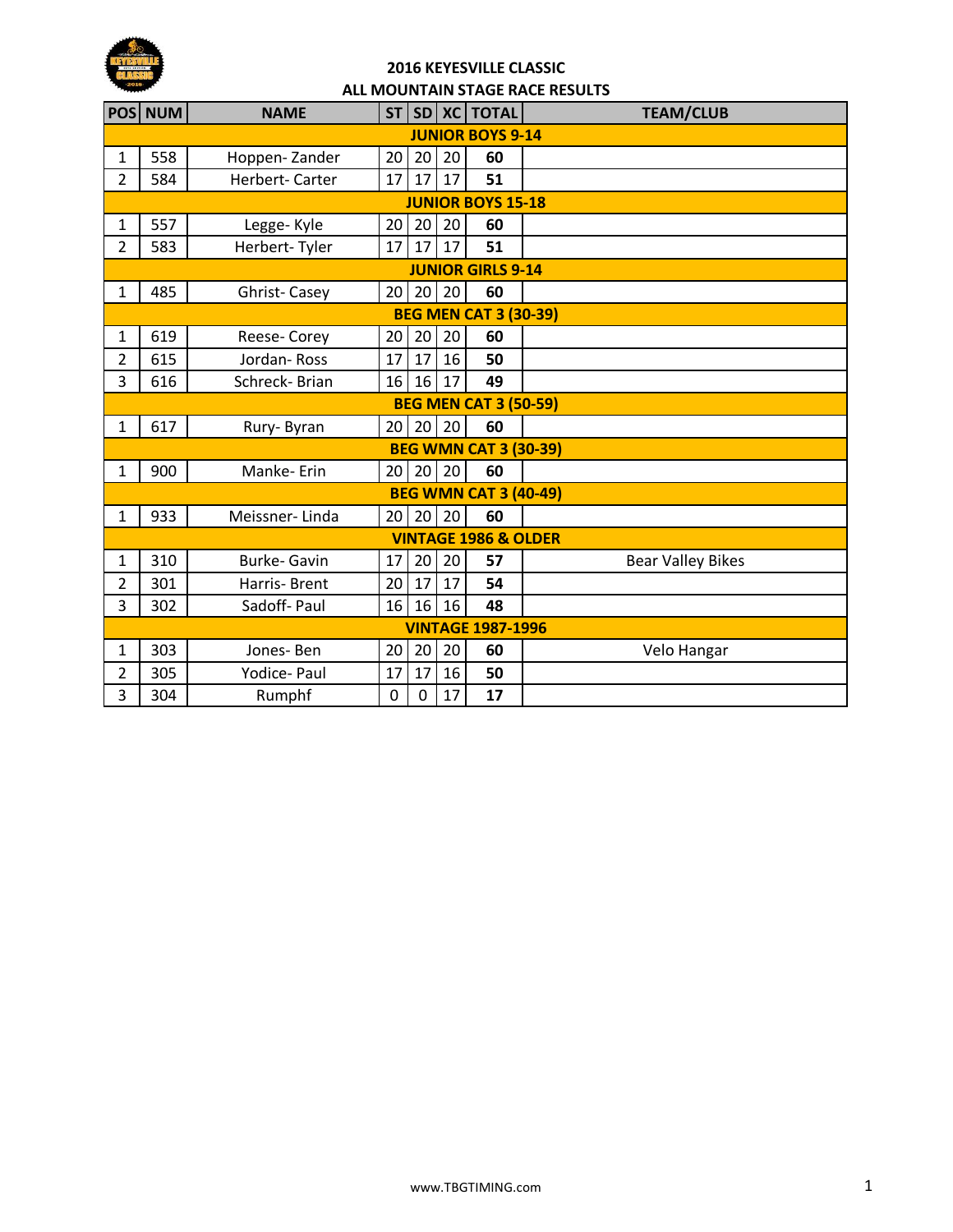

## **2016 KEYESVILLE CLASSIC ALL MOUNTAIN STAGE RACE RESULTS**

|                                | POS NUM                        | <b>NAME</b>             | <b>ST</b> |    |    | SD   XC   TOTAL                | <b>TEAM/CLUB</b>                       |  |  |
|--------------------------------|--------------------------------|-------------------------|-----------|----|----|--------------------------------|----------------------------------------|--|--|
| <b>SPORT MEN CAT 2 (19-29)</b> |                                |                         |           |    |    |                                |                                        |  |  |
| $\mathbf{1}$                   | $\overline{2}$                 | Call- Jeremy            | 20        | 14 | 20 | 54                             |                                        |  |  |
| 2                              | 33                             | Filllemore- Christopher | 17        | 20 | 17 | 54                             | Scott-Shimano                          |  |  |
| 3                              | 4                              | Murphy-McCullen         | 16        | 12 | 16 | 44                             |                                        |  |  |
| 4                              | 41                             | Storm-Brian             | 12        | 16 | 14 | 42                             |                                        |  |  |
| 5                              | 5                              | Westermann-Ryan         | 10        | 17 | 10 | 37                             | California Polytechnic-San Luis Obispo |  |  |
| 6                              | 3                              | Meissner-Nicholas       | 14        | 10 | 12 | 36                             |                                        |  |  |
| <b>SPORT MEN CAT 2 (30-39)</b> |                                |                         |           |    |    |                                |                                        |  |  |
| $\mathbf{1}$                   | 32                             | Greenwood-Nathan        | 20        | 12 | 20 | 52                             | <b>Fig Mountain Brewing</b>            |  |  |
| 2                              | 24                             | <b>Stevenson-Clint</b>  | 17        | 16 | 17 | 50                             | <b>Accurate Trenching</b>              |  |  |
| 3                              | 37                             | Garcia-Jose             | 14        | 20 | 14 | 48                             |                                        |  |  |
| 4                              | 6                              | Garcia- israel          | 16        | 14 | 16 | 46                             |                                        |  |  |
| 5                              | 35                             | Zaninovich-Dominic      | 12        | 17 | 12 | 41                             |                                        |  |  |
|                                | <b>SPORT MEN CAT 2 (40-49)</b> |                         |           |    |    |                                |                                        |  |  |
| 1                              | 31                             | Natvig-Derek            | 17        | 20 | 20 | 57                             | Rock n Road                            |  |  |
| $\overline{2}$                 | 38                             | Harper-Scott            | 20        | 16 | 17 | 53                             |                                        |  |  |
| 3                              | $\overline{7}$                 | Imke-Glenn              | 16        | 17 | 16 | 49                             | <b>VBZ Cycling Team</b>                |  |  |
|                                |                                |                         |           |    |    | <b>SPORT MEN CAT 2 (50-59)</b> |                                        |  |  |
| 1                              | 36                             | Thompson-Matt           | 20        | 16 | 20 | 56                             | <b>VBZ</b>                             |  |  |
| $\overline{2}$                 | 8                              | Welch-Leon              | 16        | 20 | 16 | 52                             |                                        |  |  |
| 3                              | 9                              | Winney-Fred             | 17        | 17 | 17 | 51                             | <b>Team Citius</b>                     |  |  |
| <b>SS SPORT MEN CAT 2</b>      |                                |                         |           |    |    |                                |                                        |  |  |
| $\mathbf{1}$                   | 288                            | Dolowy- Joey            | 20        | 20 | 20 | 60                             | <b>Outer Circle</b>                    |  |  |
| $\overline{2}$                 | 25                             | Mize-Chauncy            | 17        | 17 | 17 | 51                             |                                        |  |  |
| <b>SPORT WMN CAT 2 (30-39)</b> |                                |                         |           |    |    |                                |                                        |  |  |
| $\mathbf{1}$                   | 811                            | Nordgren-Christy        | 20        | 20 | 20 | 60                             |                                        |  |  |
|                                |                                |                         |           |    |    | <b>SPORT WMN CAT 2 (40-49)</b> |                                        |  |  |
| 1                              | 246                            | McClendon-Brooklyn      | 20        | 20 | 20 | 60                             | 2 Wheels 1 Plant                       |  |  |